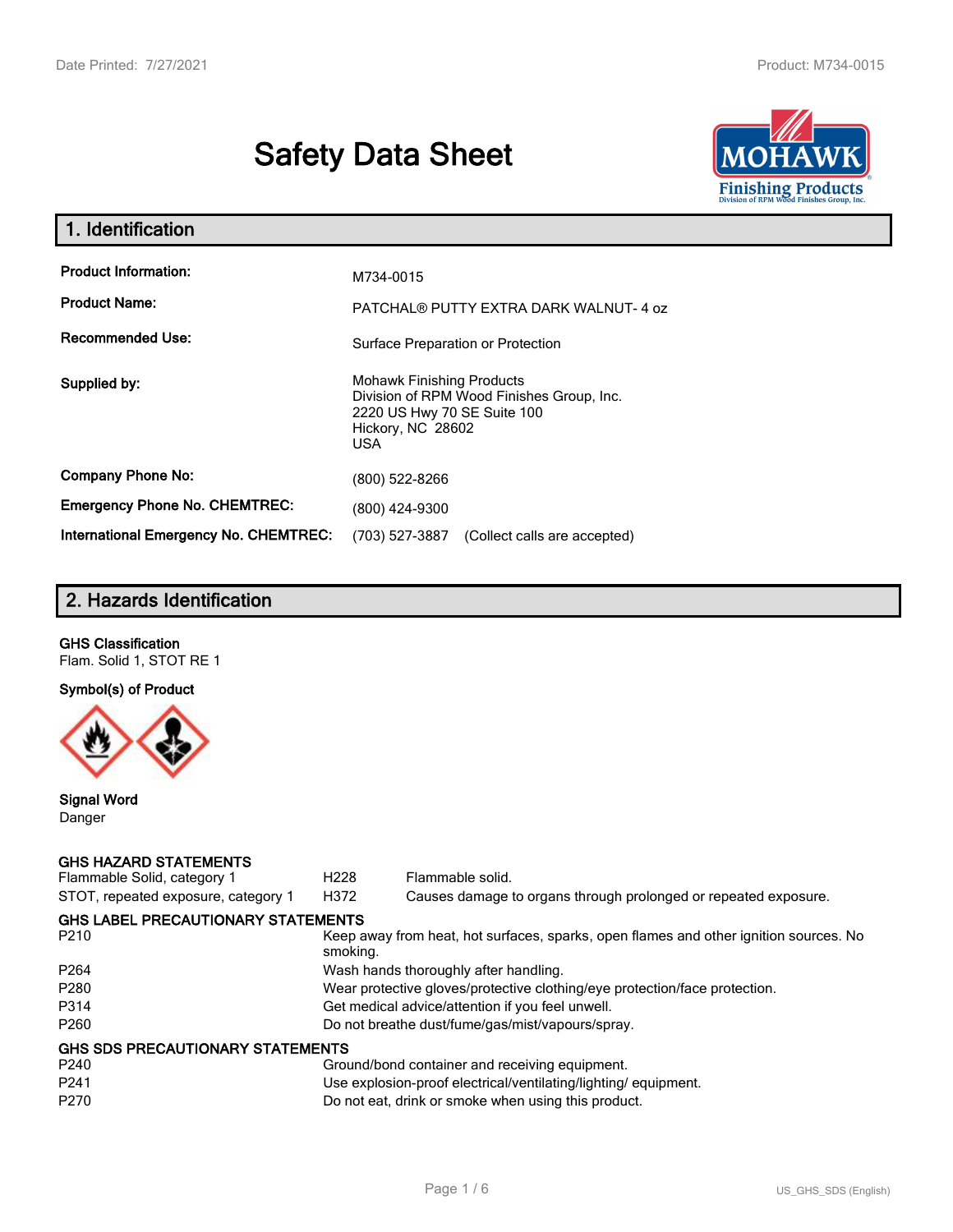# **3. Composition/Information on ingredients**

| <b>Chemical Name</b>            | CAS-No.    | Wt. %      | <b>GHS Symbols</b> | <b>GHS Statements</b> |
|---------------------------------|------------|------------|--------------------|-----------------------|
| crystalline silica              | 14808-60-7 | 40-55      | No Information     | No Information        |
| aliphatic petroleum distillates | 64742-88-7 | $10 - 25$  | GHS07-GHS08        | H304-332-372          |
| modified complex hydrocarbon    | 64742-60-5 | 10-25      | GHS07              | H332                  |
| aliphatic petroleum distillates | 64742-47-8 | $2.5 - 10$ | GHS07-GHS08        | H304-332              |
| mixed glycercides               | 68308-54-3 | $2.5 - 10$ | No Information     | No Information        |
| polyethylene wax                | 8002-74-2  | $2.5 - 10$ | GHS07              | H332                  |

The exact percentage (concentration) of ingredients is being withheld as a trade secret.

The text for GHS Hazard Statements shown above (if any) is given in the "Other information" Section.

# **4. First-aid Measures**



FIRST AID - EYE CONTACT: IF IN EYES: Rinse cautiously with water for several minutes. Remove contact lenses, if present and easy to do. Continue rinsing. If eye irritation persists: Get medical advice/attention.

FIRST AID - SKIN CONTACT: IF ON SKIN: Gently wash with plenty of Soap and Water. If skin irritation occurs: Get medical advice/ attention.

FIRST AID - INGESTION: IF SWALLOWED: rinse mouth. Do NOT induce vomiting. IF exposed or if you feel unwell: Call a POISON CENTER or doctor/physician.

FIRST AID - INHALATION: IF INHALED: If breathing is difficult, remove victim to fresh air and keep at rest in a position comfortable for breathing. IF exposed or if you feel unwell: Call a POISON CENTER or doctor/physician.

# **5. Fire-fighting Measures**

**SPECIAL FIREFIGHTING PROCEDURES:** Evacuate all persons from the fire area to a safe location. Move non-burning material, as feasible, to a safe location as soon as possible. Fire fighters should be protected from potential explosion hazards while extinguishing the fire. Wear self-contained breathing apparatus (SCBA) and full fire-fighting protective clothing. Thoroughly decontaminate all protective equipment after use. Containers of this material may build up pressure if exposed to heat (fire). Use water spray to cool fire-exposed containers. Use water spray to disperse vapors if a spill or leak has not ignited. This precaution will help prevent the accumulation of an explosive vapor-air mixture after the initial fire is extinguished.

**FIREFIGHTING EQUIPMENT:** This is a NFPA/OSHA flammable solid. Follow NFPA 400, Chapters 5 and 13 for fire protection and fire suppression. Use a dry chemical, carbon dioxide, or similar ABC fire extinguisher for incipient fires. Water may be used to cool and prevent rupture of containers that are exposed to heat from fire.

## **6. Accidental Release Measures**

#### **ENVIRONMENTAL MEASURES:** No Information

**STEPS TO BE TAKEN IN CASE MATERIAL IS RELEASED OR SPILLED:** Follow personal protective equipment recommendations found in Section VIII. Personal protective equipment needs must be evaluated based on information provided on this sheet and the special circumstances created by the spill including; the material spilled, the quantity of the spill, the area in which the spill occurred, and the training and the expertise of employees in the area responding to the spill. Never exceed any occupational exposure limits. Shut off ignition sources; including electrical equipment and flames. Do not allow smoking in the area. Do not allow the spilled product to enter public drainage system or open waterways.

## **7. Handling and Storage**



**HANDLING:** Avoid inhalation and contact with eyes, skin, and clothing. Wash hands thoroughly after handling and before eating or drinking. In keeping with safe handling practices, avoid ignition sources (smoking, flames, pilot lights, electrical sparks); ground and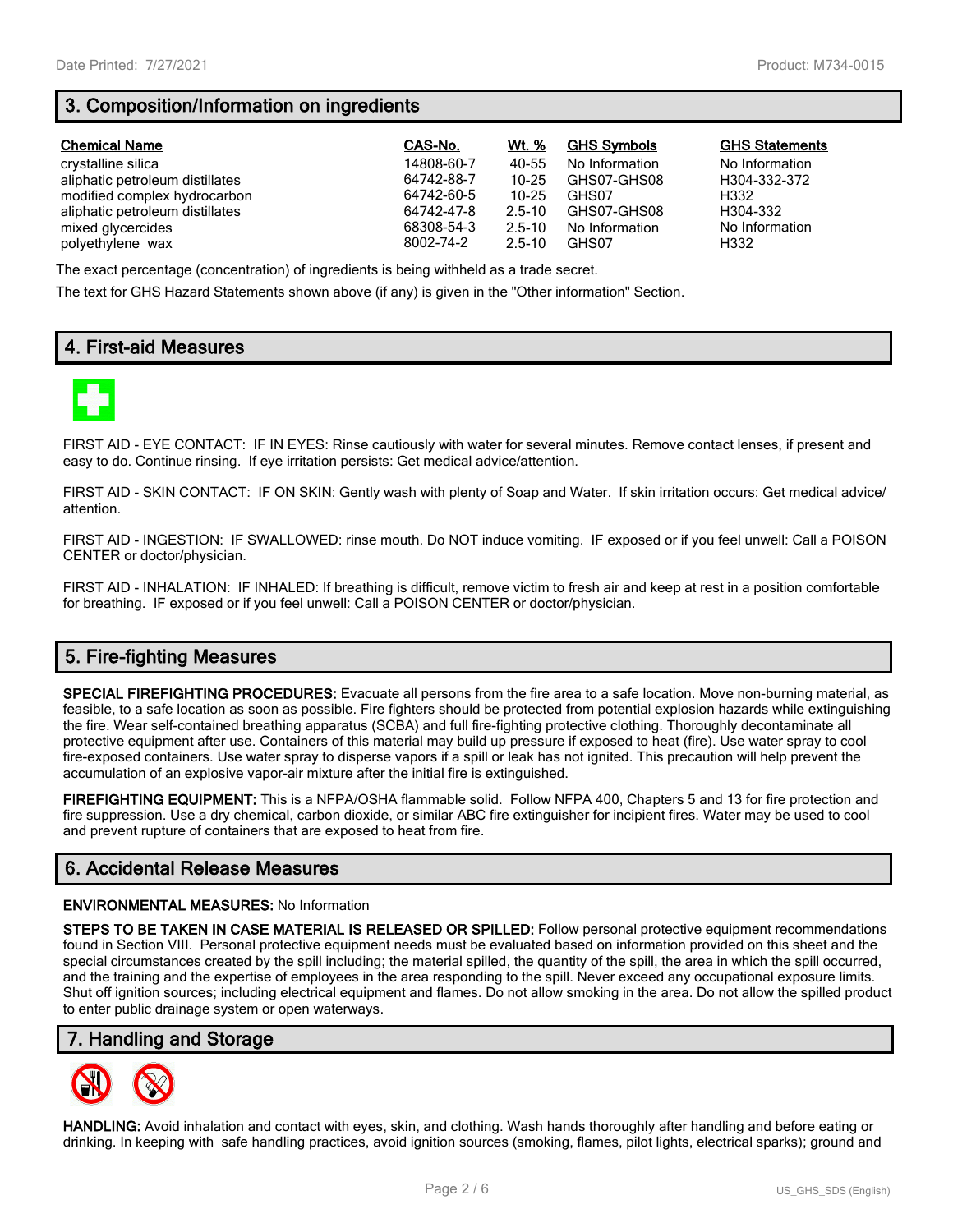bond containers when transferring the material to prevent static electricity sparks that could ignite vapor and use spark proof tools and explosion proof equipment. Empty containers may retain product residue or vapor. Do not pressurize, cut, weld, braze, solder, drill, grind, or expose container to heat, flame, sparks, static electricity, or other sources of ignition. Any of these actions can potentially cause an explosion that may lead to injury.

**STORAGE:** Keep containers closed when not in use. Store in cool well ventilated space away from incompatible materials.

## **8. Exposure Controls/Personal Protection**

| Ingredients with Occupational Exposure Limits<br><b>Chemical Name</b> | <b>ACGIH TLV-TWA</b>    | <b>ACGIH-TLV STEL</b> | <b>OSHA PEL-TWA</b> | <b>OSHA PEL-CEILING</b> |
|-----------------------------------------------------------------------|-------------------------|-----------------------|---------------------|-------------------------|
| crystalline silica                                                    | $0.025 \,\mathrm{mg/m}$ | N.D.                  | $50 \mu g/m3$       | N.D.                    |
| aliphatic petroleum distillates                                       | N.D.                    | N.D.                  | N.D.                | N.D.                    |
| modified complex hydrocarbon                                          | N.D.                    | N.D.                  | N.D.                | N.D.                    |
| aliphatic petroleum distillates                                       | N.D.                    | N.D.                  | N.D.                | N.D.                    |
| mixed glycercides                                                     | N.D.                    | N.D.                  | N.D.                | N.D.                    |
| polyethylene wax                                                      | $2 \text{ mg/m}$        | N.D.                  | N.D.                | N.D.                    |

**Further Advice: MEL = Maximum Exposure Limit OES = Occupational Exposure Standard SUP = Supplier's Recommendation Sk = Skin Sensitizer N.E. = Not Established N.D. = Not Determined**

#### **Personal Protection**



**RESPIRATORY PROTECTION:** In case of insufficient ventilation wear suitable respiratory equipment.

**SKIN PROTECTION:** Wear chemical resistant footwear and clothing such as gloves, an apron or a whole body suit as appropriate.



**EYE PROTECTION:** Safety glasses



**OTHER PROTECTIVE EQUIPMENT:** No Information



**HYGIENIC PRACTICES:** It is good practice to avoid contact with the product and/or its vapors, mists or dust by using appropriate protective measures. Wash thoroughly after handling and before eating or drinking.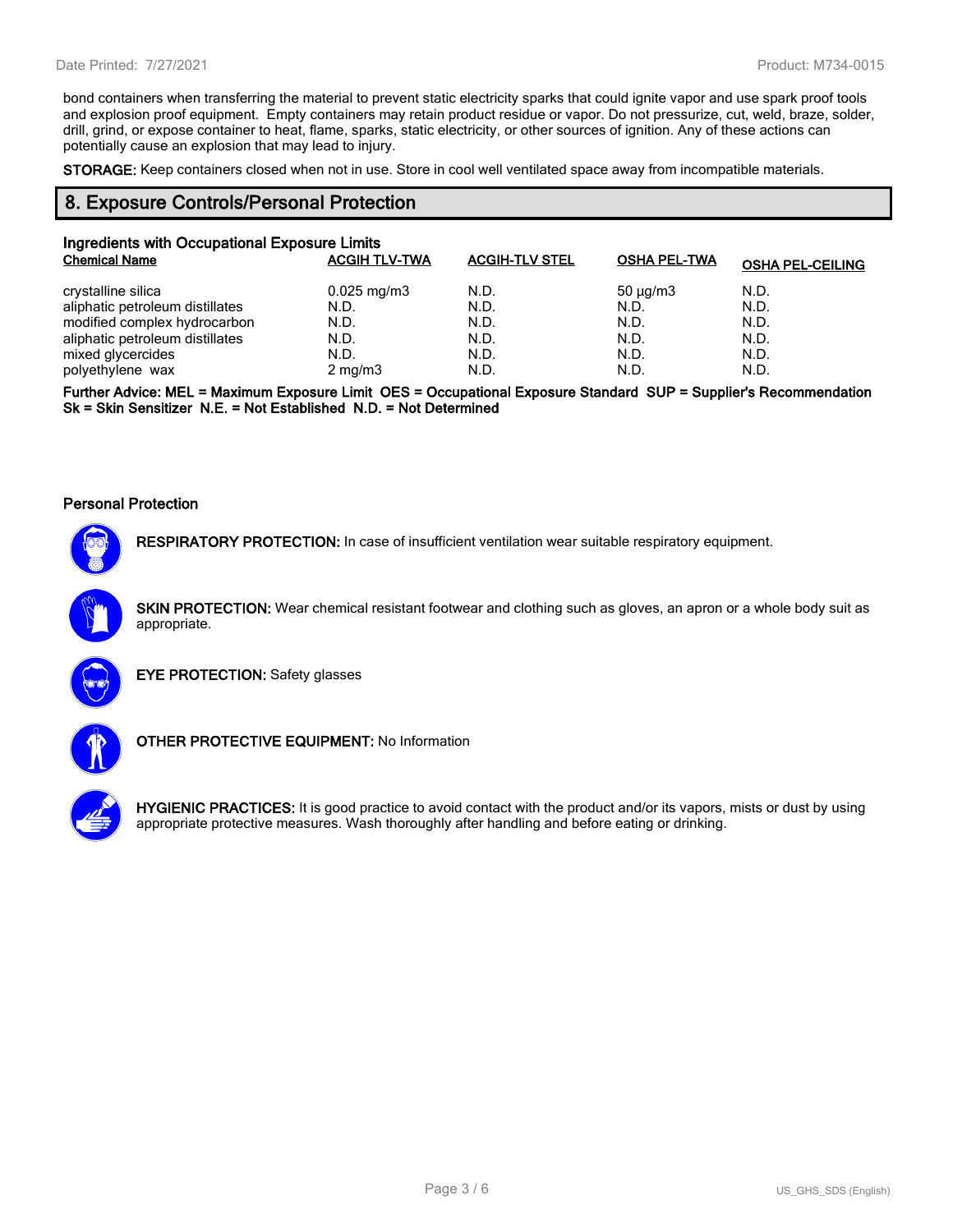**N.I. = No Information**

# **9. Physical and Chemical Properties**

| Appearance:                                       | Solid                                              | <b>Physical State:</b>                      | <b>SOLID</b>    |
|---------------------------------------------------|----------------------------------------------------|---------------------------------------------|-----------------|
| Odor:                                             | Oily Hydrocarbon                                   | <b>Odor Threshold:</b>                      | Not determined  |
| Density, g/cm3:                                   | 1.236                                              | pH:                                         | Not determined  |
| Freeze Point, °F:                                 | Not determined                                     | Viscosity:                                  | Not determined  |
| <b>Solubility in Water:</b>                       | Not determined                                     | Partition Coefficient, n-octanol/<br>water: | Not determined  |
| Decomposition temperature, °F:                    | Not determined                                     | <b>Explosive Limits, %:</b>                 | Not determined  |
| Boiling Range, °F:                                | Not determined                                     | Flash Point, °F:                            | 120 $\degree$ F |
| Combustibility:                                   | <b>Supports Combustion</b>                         | Auto-Ignition Temperature, °F:              | Not determined  |
| <b>Evaporation Rate:</b><br><b>Vapor Density:</b> | <b>Faster than Diethyl Ether</b><br>Not determined | Vapor Pressure, mmHg:                       | Not determined  |

# **10. Stability and reactivity**

**STABILITY:** Stable under normal conditions.

**CONDITIONS TO AVOID:** Heat, flames and sparks.

**INCOMPATIBILITY:** Acids, Bases, Oxidizing agents

**HAZARDOUS DECOMPOSITION PRODUCTS:** Not determined.

## **11. Toxicological information**

**Practical Experiences**

**EMERGENCY OVERVIEW:** No Information

**EFFECT OF OVEREXPOSURE - EYE CONTACT:** No Information

**EFFECT OF OVEREXPOSURE - INGESTION:** No Information

**EFFECT OF OVEREXPOSURE - INHALATION:** No Information

**EFFECT OF OVEREXPOSURE - SKIN CONTACT:** No Information

**CARCINOGENICITY:** No Information

**PRIMARY ROUTE(S) OF ENTRY:**

### **Acute Toxicity Values The acute effects of this product have not been tested. Data on individual components are tabulated below**

| CAS-No.    | <b>Chemical Name</b>            | Oral LD50       | Dermal LD50                     | Vapor LC50   |
|------------|---------------------------------|-----------------|---------------------------------|--------------|
| 14808-60-7 | crystalline silica              | >5000 mg/kg     | >5000 mg/kg                     | >20 mg/l Rat |
| 64742-88-7 | aliphatic petroleum distillates | >5000 mg/kg Rat | >3000 mg/kg Rabbit >13 mg/L Rat |              |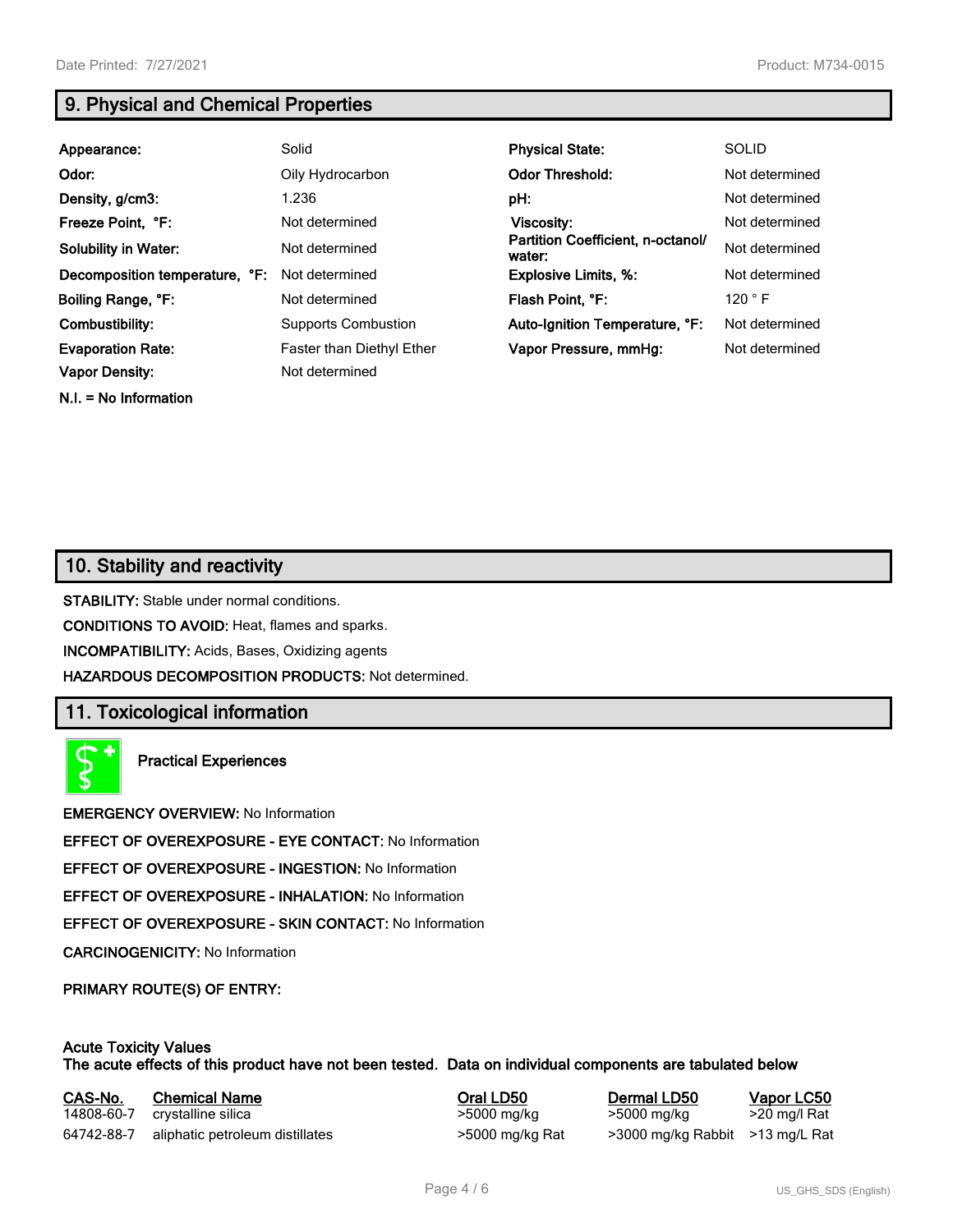64742-60-5 modified complex hydrocarbon >5000 mg/kg Rat >3600 mg/kg Rabbit >20 64742-47-8 aliphatic petroleum distillates >5000 mg/kg Rat >2000 mg/kg Rabbit >13 mg/L Rat 68308-54-3 mixed glycercides  $>5001$   $>5001$   $>5001$   $>20.1$ 8002-74-2 polyethylene wax >3750 mg/kg Rat >3600 mg/kg Rabbit >14 mg/l

| >5000 mg/kg Rat |
|-----------------|
| >5000 mg/kg Rat |
| >5001           |
| >3750 mg/kg Rat |

#### **N.I. = No Information**

## **12. Ecological information**

**ECOLOGICAL INFORMATION:** Ecological evaluation of this material has not been performed; however, do not allow the product to be released to the environment without governmental approval/permits.

# **13. Disposal Information**

**Product**



**DISPOSAL METHOD:** Waste from this material may be a listed and/or characteristic hazardous waste. Dispose of material, contaminated absorbent, container and unused contents in accordance with local, state, and federal regulations.

**STEPS TO BE TAKEN IN CASE MATERIAL IS RELEASED OR SPILLED:** Follow personal protective equipment recommendations found in Section VIII. Personal protective equipment needs must be evaluated based on information provided on this sheet and the special circumstances created by the spill including; the material spilled, the quantity of the spill, the area in which the spill occurred, and the training and the expertise of employees in the area responding to the spill. Never exceed any occupational exposure limits. Shut off ignition sources; including electrical equipment and flames. Do not allow smoking in the area. Do not allow the spilled product to enter public drainage system or open waterways.

## **14. Transport Information**

**SPECIAL TRANSPORT PRECAUTIONS:** No Information

**DOT:** NOT RESTRICTED

**IATA:** NOT RESTRICTED

**IMDG:** NOT RESTRICTED

## **15. Regulatory Information**

## **U.S. Federal Regulations:**

### **CERCLA - SARA Hazard Category**

This product has been reviewed according to the EPA 'Hazard Categories' promulgated under Sections 311 and 312 of the Superfund Amendment and Reauthorization Act of 1986 (SARA Title III) and is considered, under applicable definitions, to meet the following categories:

Fire Hazard, Chronic Health Hazard

### **SARA SECTION 313**

This product contains the following substances subject to the reporting requirements of Section 313 of Title III of the Superfund Amendment and Reauthorization Act of 1986 and 40 CFR part 372:

No Sara 313 components exist in this product.